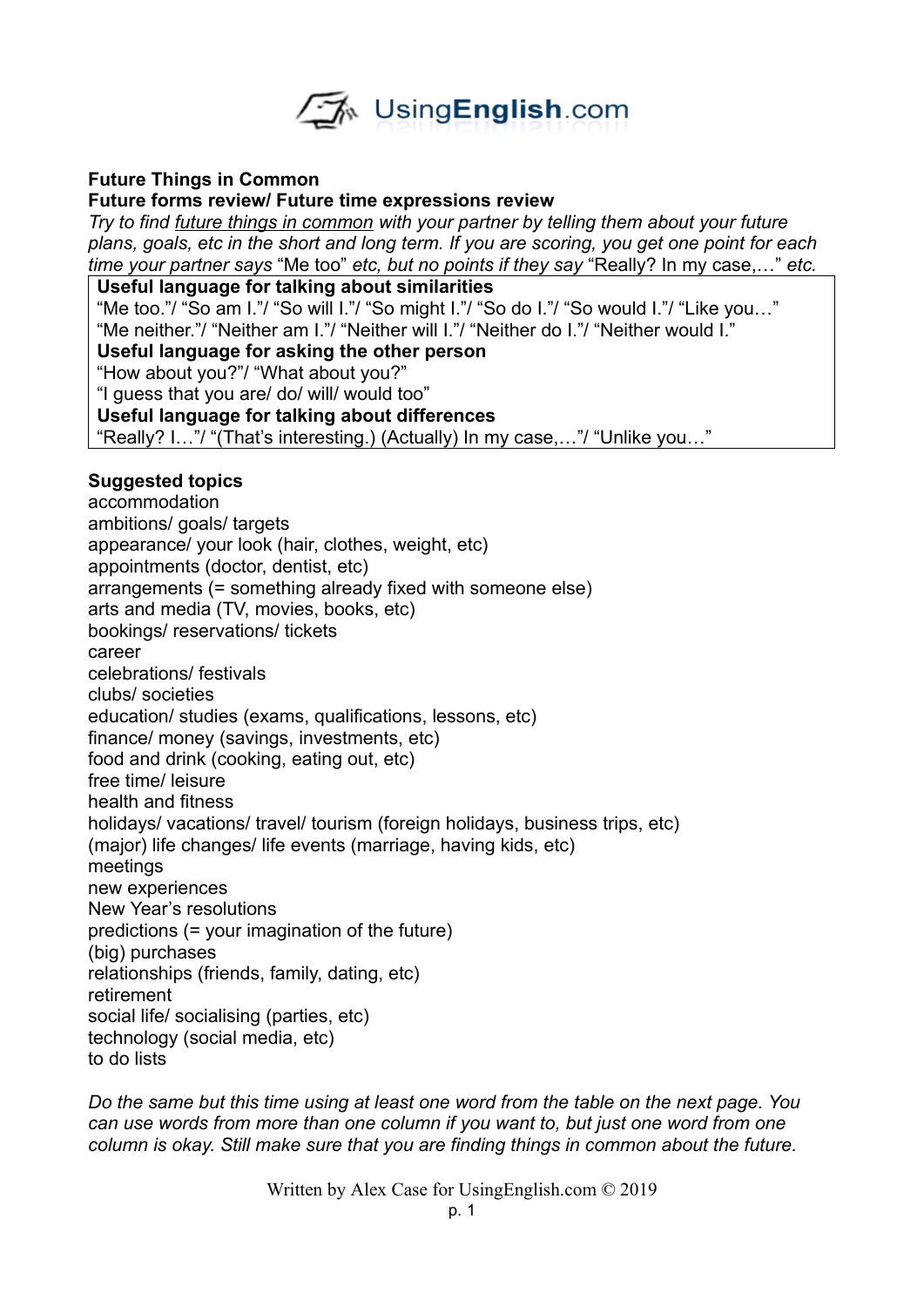# UsingEnglish.com

| <b>Future verb forms</b> | <b>Future actions</b> | <b>Future times (with prepositions)</b> |
|--------------------------|-----------------------|-----------------------------------------|
| have arranged to         | attend                | after this class                        |
| 'm are ing               | book/reserve          | in an hour                              |
| have decided to          | buy                   | later (today)                           |
| 'm are going to          | cancel                | this evening                            |
| 'm not going to          | carry on              | tonight                                 |
| 'm planning to           | celebrate             | at (o'clock) (today)                    |
| plan to                  | change                | tomorrow morning                        |
| 'm thinking about        | continue              | this time tomorrow                      |
| intend to                | cook                  | tomorrow afternoon                      |
| don't intend to          | cut (down)/ decrease  | tomorrow evening                        |
| 'Il being                | do (more/less)        | tomorrow night                          |
| 'Il have + PP            | enjoy                 | the day after tomorrow                  |
| 'll (definitely)         | forget                | in three days                           |
| 'Il almost certainly     | get rid of            | within five (working) days              |
| 'll probably             | give away             | on Saturday                             |
| may well/ might well     | go to                 | on day                                  |
| may/ might               | ignore                | by the end of this week                 |
| could possibly           | improve               | this time next week                     |
| probably won't           | increase              | in the middle of next week              |
| (definitely) won't       | learn                 | on Friday next week                     |
| 'm expecting             | look for              | in two weeks                            |
| 'm looking forward to    | make                  | next month                              |
| 'm are dreading          | meet                  | this winter                             |
| want to                  | memorise              | in December (this year)                 |
| don't want to            | move                  | next year                               |
| would like to            | quit                  | this time next year                     |
| would love to            | read                  | next summer                             |
| would                    | retire                | the year after next                     |
| hope                     | save                  | in the near future                      |
|                          | see                   | before I retire                         |
|                          | sell                  | until I retire                          |
|                          | spend money on        | in 2050                                 |
|                          | spend time on         | by 2050                                 |
|                          | start                 | in 20                                   |
|                          | stop                  | in 21                                   |
|                          | study                 | for a long time                         |
|                          | suffer from           | someday/ sometime/ one day              |
|                          | take up               |                                         |
|                          | throw away            |                                         |
|                          | try                   |                                         |
|                          | visit                 |                                         |
|                          | work                  |                                         |

*Share similarities that you found with the class and see if anyone else shares the same thing. Then ask about anything on either page which you don't understand or couldn't use, trying to find related things in common each time.*

Written by Alex Case for UsingEnglish.com © 2019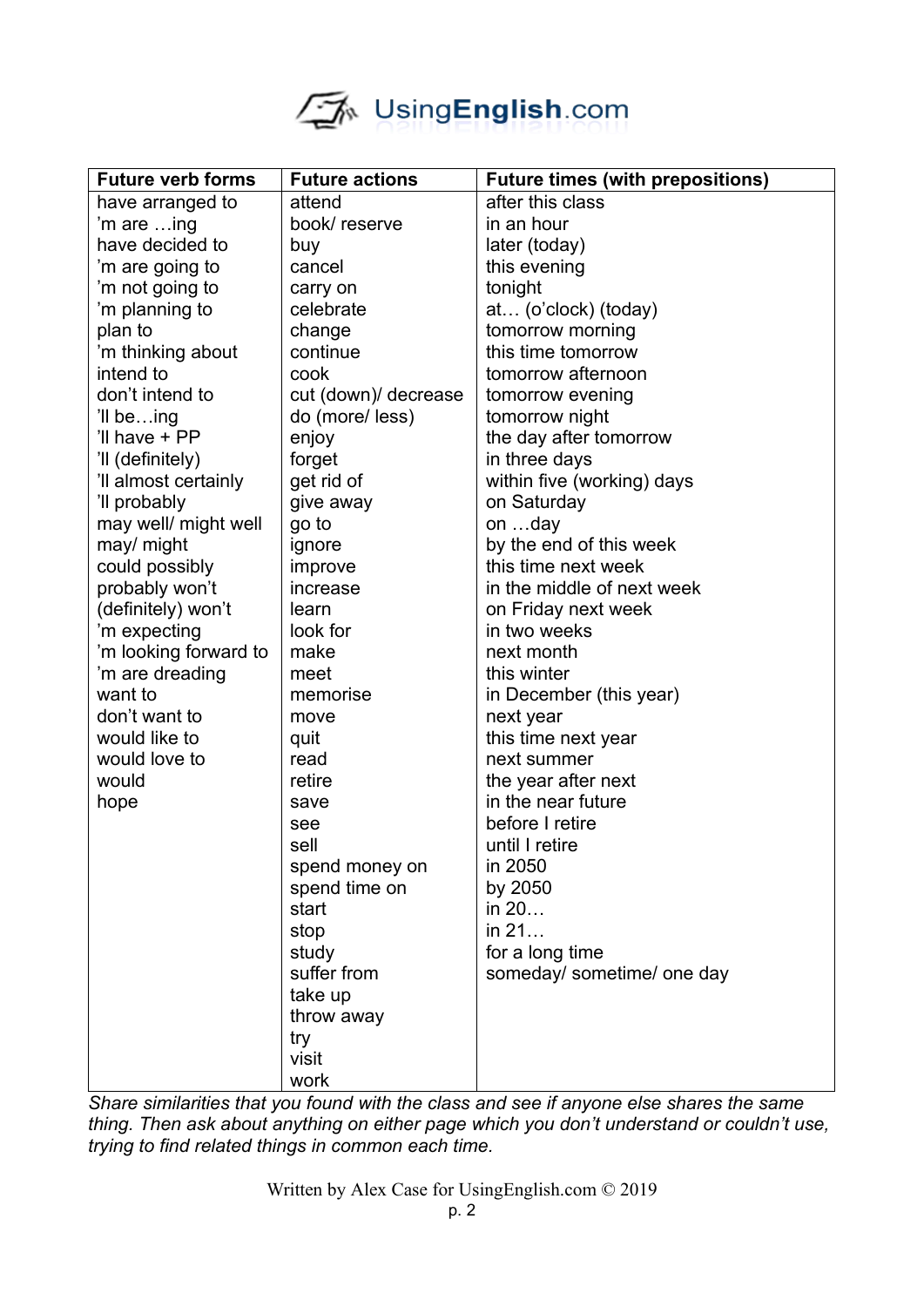

# **Brainstorming stage**

| <b>Future verb forms/ Future tenses</b> | <b>Future times (with prepositions)</b> |
|-----------------------------------------|-----------------------------------------|
|                                         |                                         |
|                                         |                                         |
|                                         |                                         |
|                                         |                                         |
|                                         |                                         |
|                                         |                                         |
|                                         |                                         |
|                                         |                                         |
|                                         |                                         |
|                                         |                                         |
|                                         |                                         |
|                                         |                                         |
|                                         |                                         |
|                                         |                                         |
|                                         |                                         |
|                                         |                                         |
|                                         |                                         |
|                                         |                                         |
|                                         |                                         |
|                                         |                                         |
|                                         |                                         |
|                                         |                                         |
|                                         |                                         |
|                                         |                                         |

*Compare your answers with the previous page.*

*What are the differences between the different forms above?*